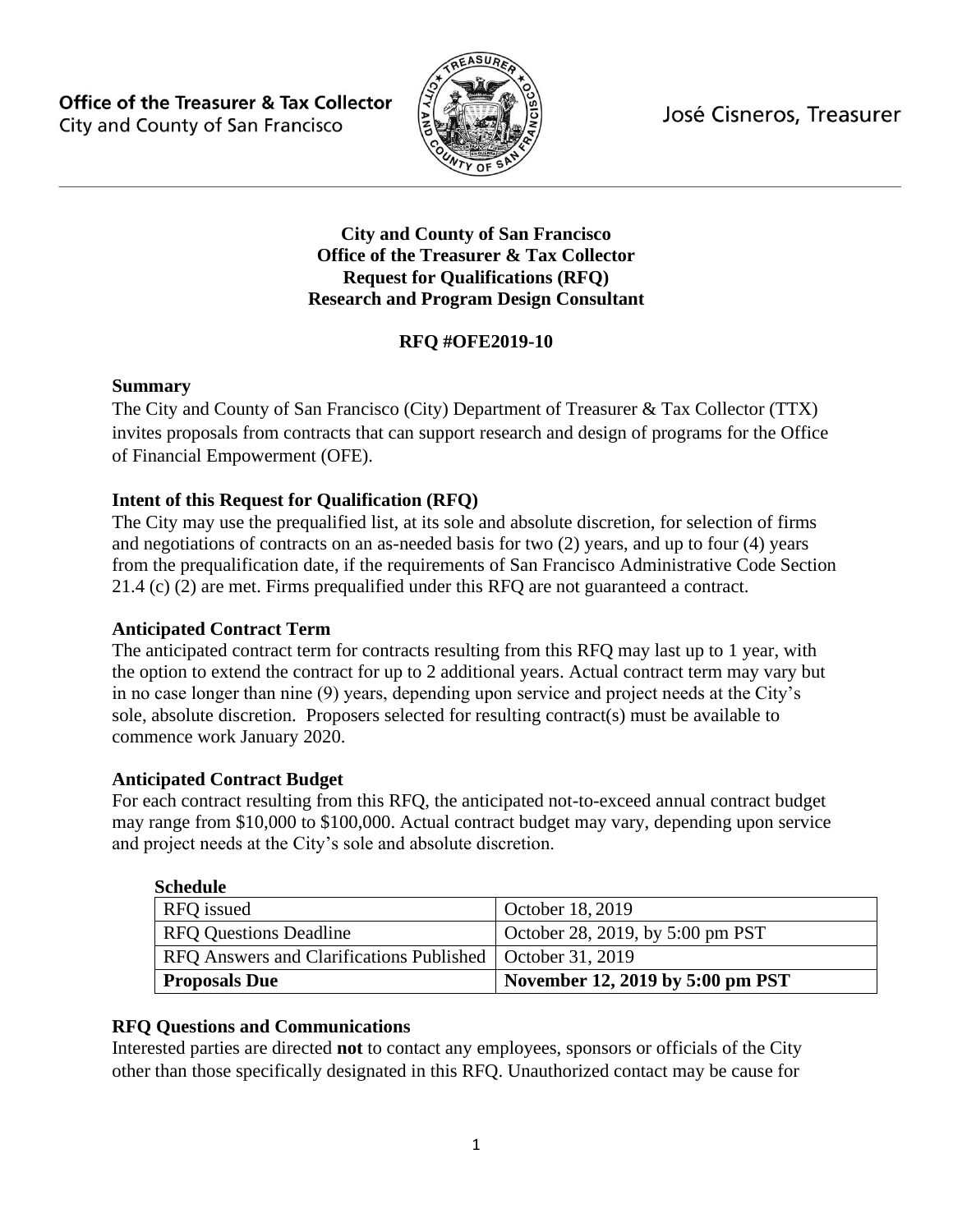

José Cisneros, Treasurer

<span id="page-1-0"></span>rejection of proposals at the City's sole and absolute discretion. All questions must be submitted by email to the contract for this RFQ by the RFQ Questions Deadline. **Contact: Maya Oubre | maya.oubre@sfgov.org**

### **1. About the Office of the Treasurer & Tax Collector, Office of Financial Empowerment**

The Office of Financial Empowerment (OFE) is a unique private-public partnership housed within the Office of the Treasurer & Tax Collector of San Francisco that convenes, innovates and advocates to strengthen the economic security and mobility of all San Franciscans. For more than a decade, under the leadership of Treasurer José Cisneros, the OFE has engaged partners inside and outside City Hall to equip San Franciscans with knowledge, skills and resources to strengthen their financial health and well-being.

# **2. Introduction**

The Office of the Treasurer & Tax Collector (TTX) is requesting qualifications and quotes from consultants with experience conducting research (primary and secondary) to inform program design, analyzing data in excel to assess pilot findings, and developing content (briefs, reports, slide decks) to share out learnings and insights.

Based on Proposals to this RFQ, it is the intent of the City to create a prequalified list of Firms from which the City may select prospective Contractors on an as-needed basis for services indicated below in Section 3, Scope of Services. The City may use the prequalified list, at its sole and absolute discretion, for selection of Firms and negotiations of contracts on an as-needed basis for two (2) years, and up to four (4) years from the prequalification date, if the requirements of San Francisco Administrative Code Section 21.4 (c) (2) are met. Contracts issued to prequalified Firms will have terms of varying lengths depending on the City's needs, but in no case longer than 9 years. The City reserves the right to procure services similar or identical to the services specified in this RFQ by any other means. Multiple contracts may be awarded at the City's sole and absolute discretion in accordance to San Francisco Administrative Code, Section 21.8. No prequalified Proposer is guaranteed a contract.

#### **3. Scope of Services**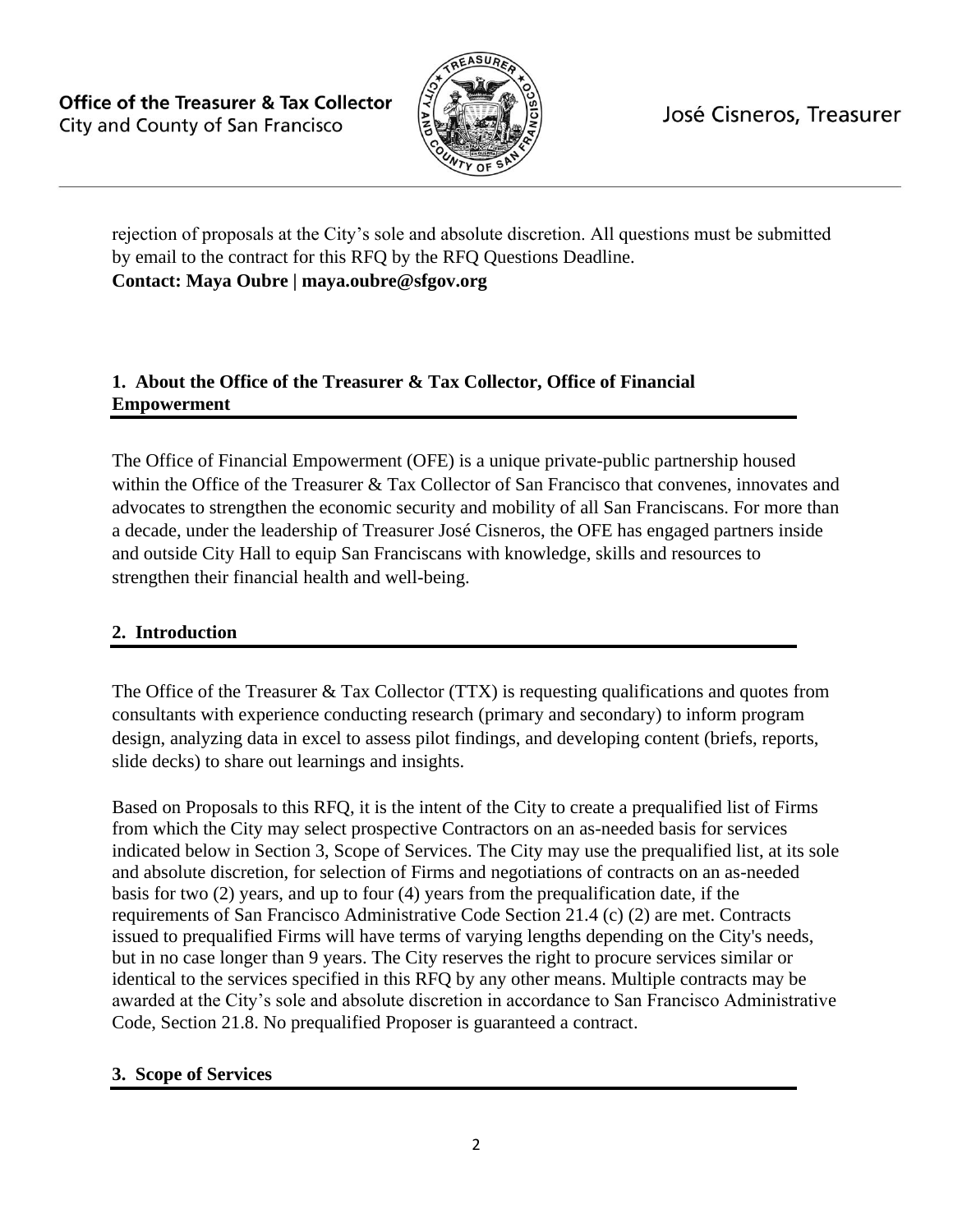

# José Cisneros, Treasurer

The Scope of Services is to be used as a general guide and is not intended to be a complete list of all work necessary to complete the work. Organizations should use this description when developing their proposal. However, organizations may suggest modifications and/or additions that will, in their estimation, make the program more feasible or effective. The description below outlines the key program elements and services the selected vendor(s) will provide.

OFE has a need for a consultant in a few program areas. **Please indicate in your proposal which of these program areas you can address. You can apply to one or all three program areas. Only one proposal is needed but please provide a separate scope of work with budget for each program area you are applying to.** 

### **Program Area 1: ChexSystems Study**

OFE has just implemented a ChexSystems tool, ChexAdvisor, with its one-on-one financial coaches through Smart Money Coaching (SMC) to support clients' ability to understand their banking history record in ChexSystems and work with their coach to try to resolve these barriers so they can open a safe, affordable bank account. As OFE implements ChexAdvisor into its offerings, OFE wants to better understand ChexSystems, what barriers clients face to banking access, and how to develop a second chance policy that supports residents to access a safe, affordable bank account.

The consultant will be responsible for the following activities:

- Assess six months of ChexSystems data pulled from the ChexAdvisor tool. This includes looking at detailed ChexSystems reports to understand clients' banking history and barriers, as well as analyzing the data extracted by Smart Money Coaching from ChexAdvisor and from their coaching database.
- Analyze how ChexSystems records impact Smart Money Coaching clients and the impact that an improvement in clients' records has on their ability to access safe banking products.
- Based on findings from research, help inform OFE's second chance policy recommendation to support Smart Money Coaching clients to access a safe, affordable bank account.
- Help draft and publish a ChexSystems brief and presentation for financial institutions and national Bank On coalition partners to inform second chance policies nationally.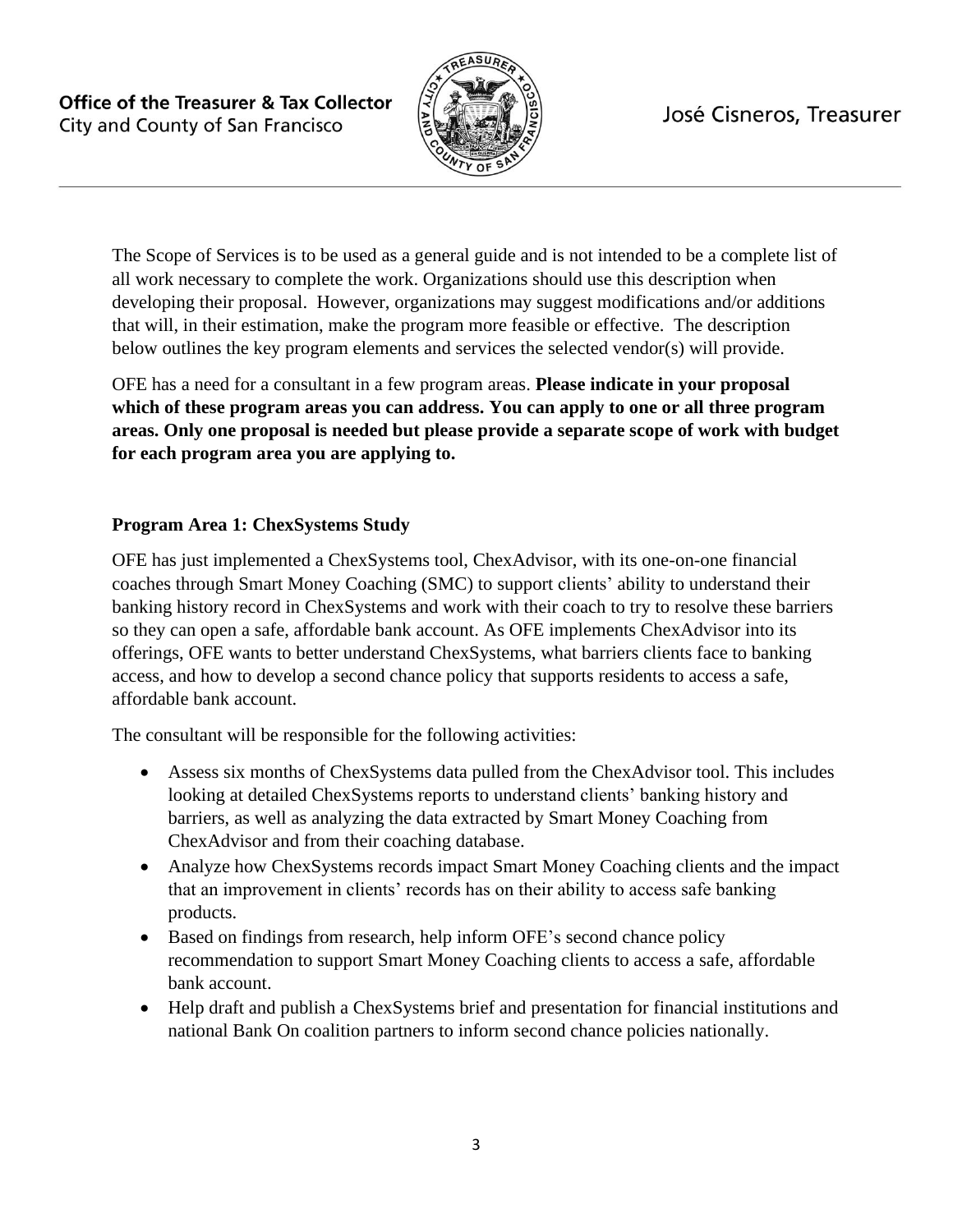José Cisneros, Treasurer

**Office of the Treasurer & Tax Collector** City and County of San Francisco



*This work is anticipated to begin January 2020 and end by June 30, 2020. The maximum budget for Program Area 1 is \$20,000. If the work expands then there might be an opportunity to extend the contract and budget in July 2020.*

# **Program Area 2: Asset Limits Research**

As OFE supports residents to access safe, affordable bank accounts and save for their short- and long-term financial goals, residents also face barriers to savings due to asset limits that could result in loss of public benefits. OFE wants to better understand how to support residents to save while receiving benefits, and to save a sufficient amount to successfully transition off of benefits and feel economically secure.

The consultant will be responsible for the following activities:

- Research asset building resources, programs and tools available to residents who are eligible for public benefits and affordable housing.
- Document relevant asset limit policy and legislation and their impact on various public benefits, and present findings to OFE.
- Help develop training content for Smart Money Coaching to support coaches' understanding of asset limits, as well as asset building tools and resources available to residents.
- Help develop a one-page flier that helps residents understand asset limits.
- Help inform pilot to integrate asset building into public benefits programming.

*This work is anticipated to begin January 2020 and end June 30, 2020. The maximum budget for Program Area 2 is \$15,000. If the work results in a pilot, then there might be an opportunity to extend the contract and budget in July 2020.*

#### **Program Area 3: Research to Support Residents Struggling to Pay Their Utility Bills**

OFE has partnered with the San Francisco Public Utilities Commission to design and pilot a Fund to help families in southeast San Francisco manage financial volatility and pay their water, sewer and power bills. Under this partnership, OFE will design, pilot and scale a Fund designed to (a) enable residents to pay their bills, (b) (c) reduce financial stress, (d) avoid utility shut offs (e) prevent displacement of low-income residents and residents of color from their home and community.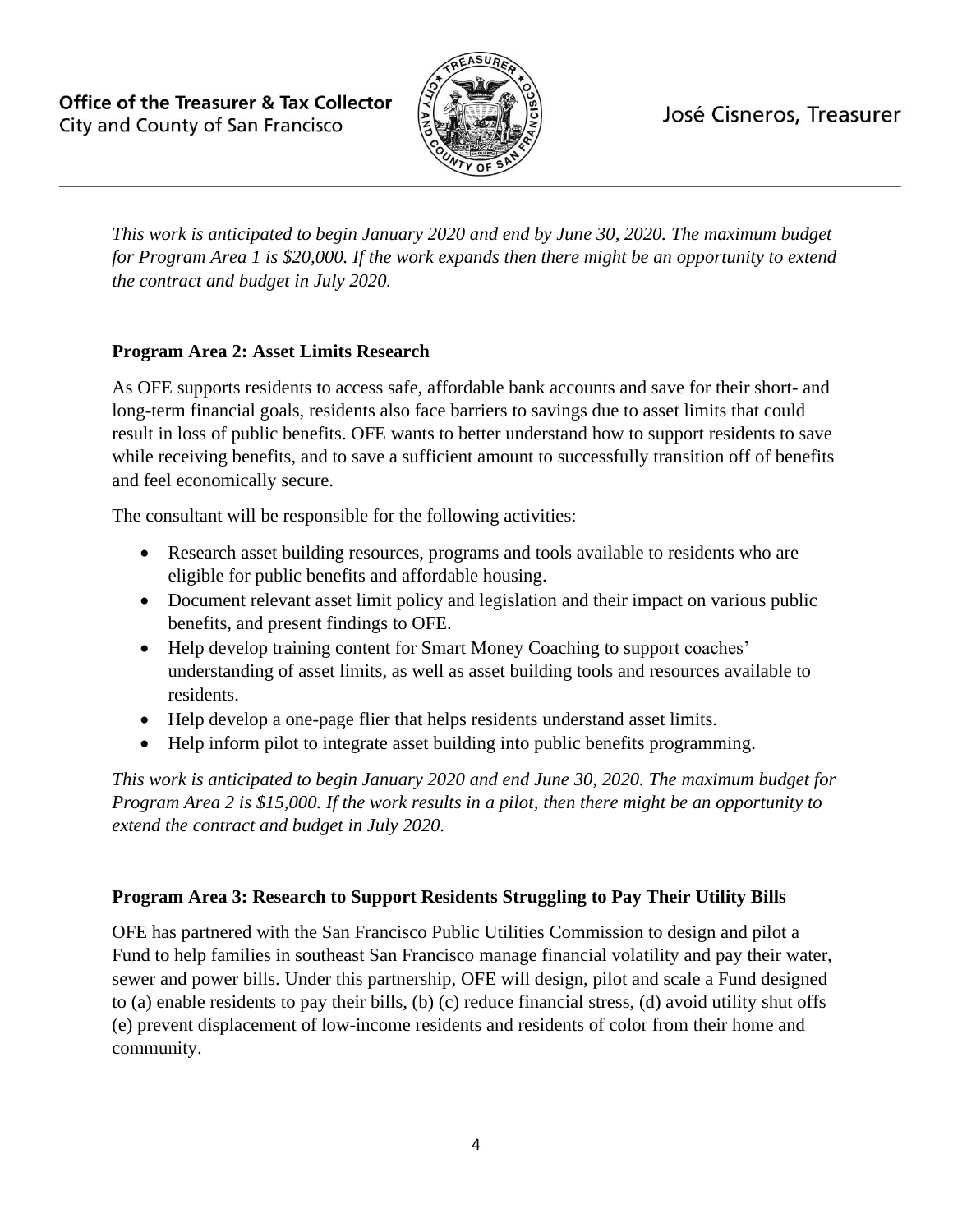

The consultant will be responsible for the following activities:

- Conduct a landscape analysis of emergency assistance funds that support residents in moments of financial hardship
- Recruit residents for primary research, support the design of interview guides and help conduct interviews and focus groups with residents
- Conduct additional primary research, including interviews with city staff and subject matter experts, and surveys, to support the work
- Conduct secondary research to assess need, opportunity, innovations and impact of programs
- Support the development and testing of concepts and Fund prototypes to inform the final design of the Fund
- Support the pilot of the Fund, including development of any operational, training and marketing material, as well as actual pilot implementation
- Analyze findings from research and develop content for presentations to project partners

*This work is anticipated to begin January 2020 and end June 30, 2020. The maximum budget for Program Area 3 is \$15,000. If the work continues, then there might be an opportunity to extend the contract and budget in July 2020.*

# **4. Pre-Proposal Information**

#### **A. RFQ Questions Deadline**

Questions or requests for interpretation will only be accepted by email to **[maya.oubre@sfgov.org](#page-1-0)** until the RFQ Questions Deadline, **October 28, 2019 by 5:00 pm PST.**

Proposer-specific questions about compliance with the City's requirements for vendors/suppliers are not subject to the above deadline and may still be asked and answered by the contact designated in this RFQ.

#### **B. RFQ Answers and Clarifications**

A summary of the clarifications, questions and answers pertaining to this RFQ will be posted on the San Francisco City Partners website: https://sfcitypartner.sfgov.org/pages/Events-BS3/event-search.aspx.

It is the responsibility of each Proposer to check for any RFQ Addenda, Question and Answer postings, and other updates posted regarding this RFQ.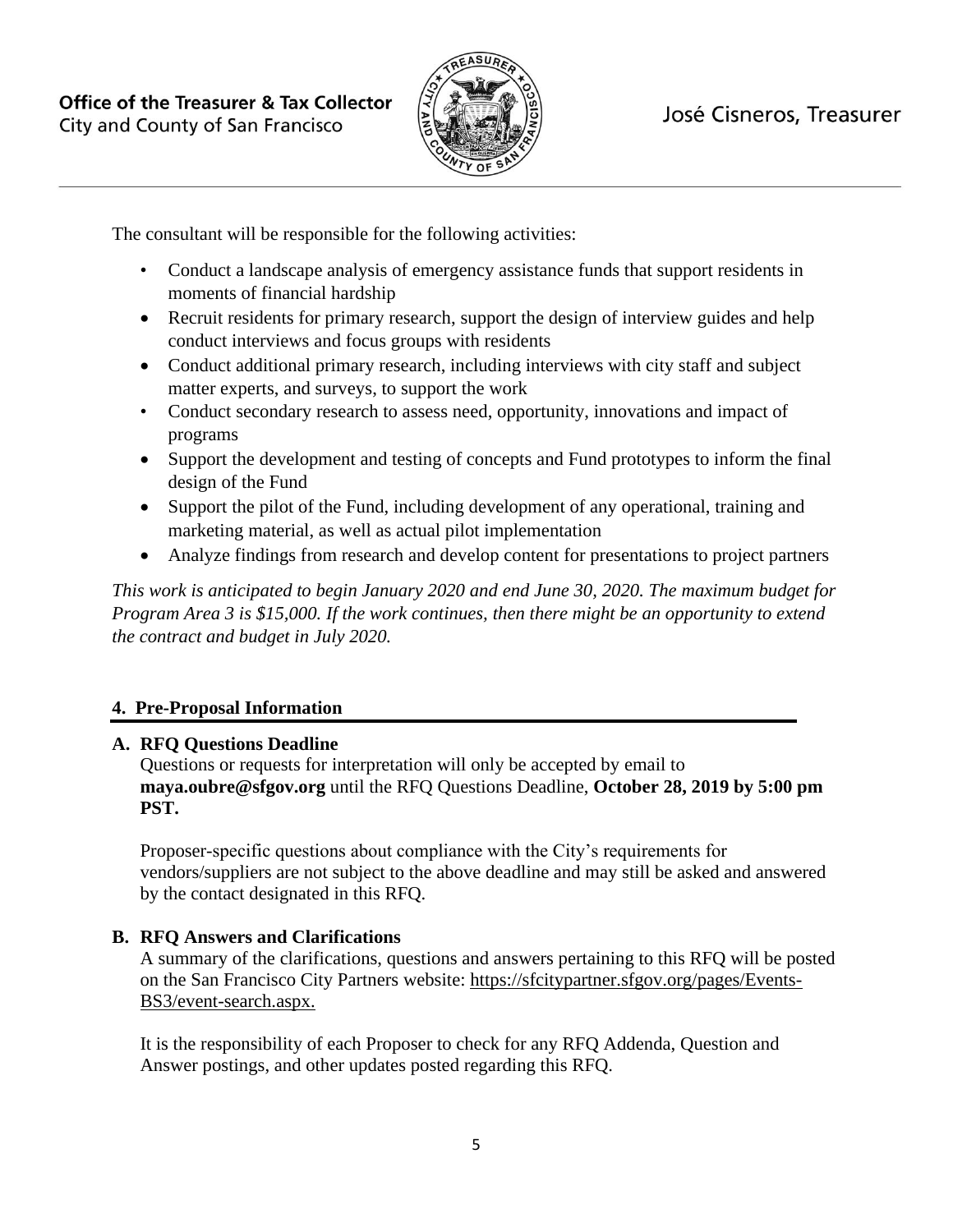

# **5. Proposal Submission Requirements**

# **A. Time and Place for Submission of Proposals**

Proposers shall submit one (1) electronic pdf copy of the proposal to **maya.oubre@sfgov.org**. The subject of the email should include the RFQ number and agency name. Electronic file title should include the RFQ number and agency name. Proposals must be received by **5:00 pm. PST, on November 12, 2019**. Late submissions will not be considered. Supplemental documents or revisions after the deadline will not be accepted. Department staff will confirm receipt of all Respondent submissions within one (1) working day after the deadline for receipt noted above.

### **B. Proposal Submission Format**

Organizations interested in responding to this RFQ must submit the following information, in the order and format specified below. **Only one proposal is needed but please provide a scope of work with budget for each program area you are applying to.** All proposals for funding must be developed using the format below. This is necessary so that all proposals can receive fair and equal evaluation. Proposals not following the required format will not be considered for funding. Information must be at a level of detail that enables effective evaluation and comparison between proposals. The Agency must ensure that the proposal addresses the Evaluation Criteria.

It is preferred that text is unjustified (i.e., with a ragged-right margin) using Times New Roman 12 font.

#### **C. Proposal Contents**

Proposer must complete/provide the following in the order below:

- RFQ Cover Page -**(use form provided in Section 10)**
- Cover letter (1 page)
- Resumé (not to exceed 2 pages)
- Scope of work with budget per program area (not to exceed 3 pages per program area and should include proposed hours and hourly rate)
- At least 3 relevant professional references (from within the last 3 years)
- Please provide detailed examples of up to 3 relevant projects you have worked on in the past (not to exceed 2 pages).

### D. **Evaluation Criteria:** The following will be used as the criteria to evaluate various responses:

- Number of years of relevant work experience
- Experience conducting primary research, including focus groups and one-on-one interviews, and secondary research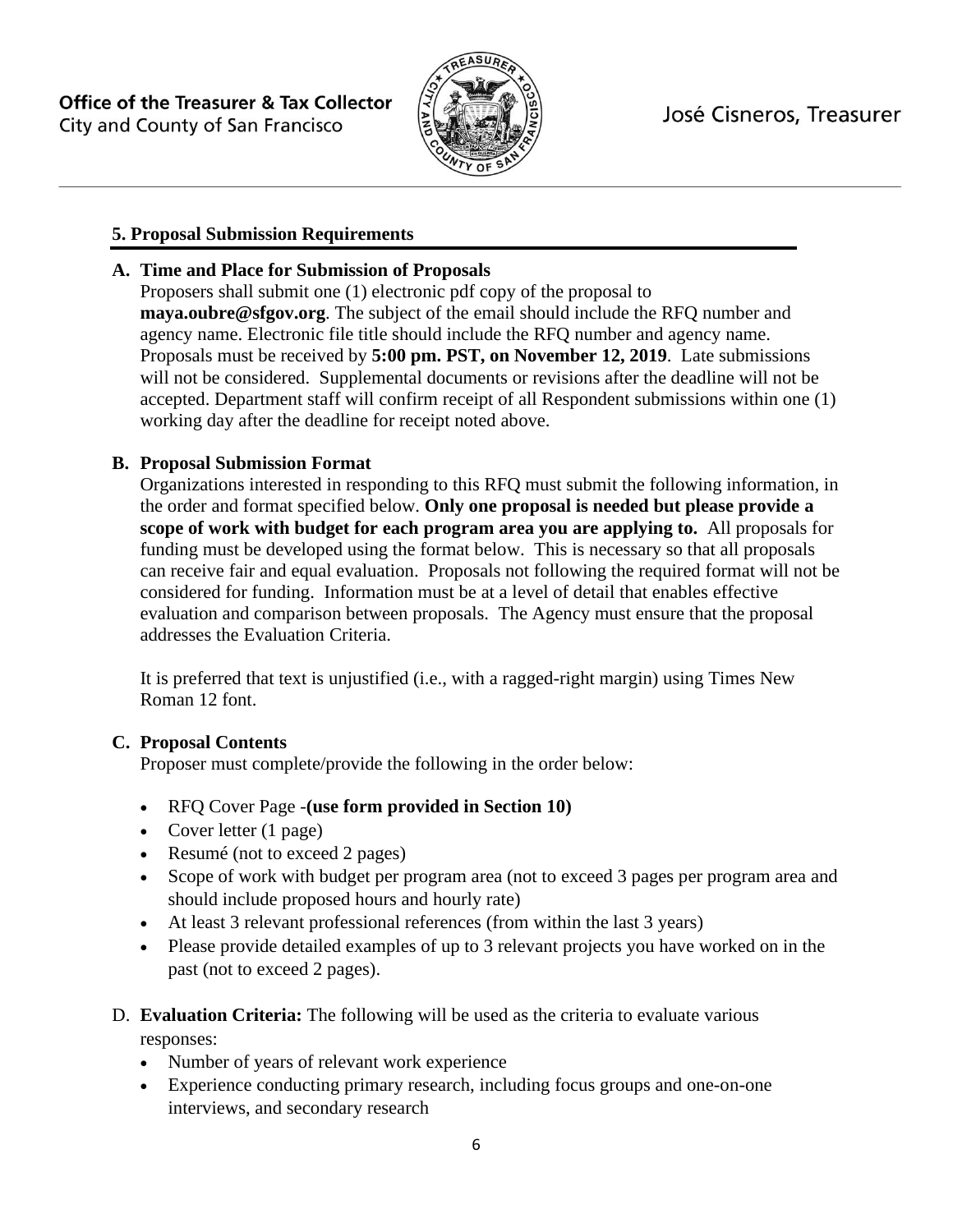

- Experience analyzing quantitative and qualitative data
- Experience creating professional content, including briefs, reports and PowerPoint presentations
- Experience supporting the design of financial products and services to meet the needs of low-income populations and communities of color

#### **6. Terms and Conditions for Receipt of Proposals**

#### **A. Errors and Omissions in RFQ**

Proposers are responsible for reviewing all portions of this RFP. Proposers are to promptly notify the Department, in writing, if the proposer discovers any ambiguity, discrepancy, omission, or other error in the RFP. Any such notification should be directed to the Department promptly after discovery, but in no event later than 72 hours prior to the date that proposals are due. Modifications and clarifications will be made by addenda as provided below.

### **B. Inquiries Regarding RFQ**

Proposers shall submit all questions concerning this RFQ, scope of services or requirements in writing by email only before the RFQ Questions Deadline **of October 28, 2019 by 5:00 pm** PST and directed to: **[maya.oubre@sfgov.org](#page-1-0)**. All Proposer questions concerning the RFQ process shall be submitted no later than 72 hours prior to the Proposals Deadline. Proposers who fail to do so will waive all further rights to protest, based on these specifications and conditions.

#### **C. Objections to RFQ Terms**

Should a proposer object on any ground to any provision or legal requirement set forth in this RFP, the proposer must, not less than 72 hours prior to the RFP deadline, provide written notice to the Department setting forth with specificity the grounds for the objection. The failure of a proposer to object in the manner set forth in this paragraph shall constitute a complete and irrevocable waiver of any such objection.

#### **D. Change Notices**

The Department may modify the RFP, prior to the Proposals Deadline, by issuing Addenda to the RFP, which will be posted at https://sfcitypartner.sfgov.org/pages/Events-BS3/eventsearch.aspx. The Proposer shall be responsible for ensuring that its proposal reflects any and all Addenda issued by the Department prior to the Proposals Deadline regardless of when the proposal is submitted. Therefore, the City recommends that the Proposer consult the website frequently, including shortly before the Proposals Deadline, to determine if the Proposer has downloaded all RFP Addenda. It is the responsibility of the Proposer to check for any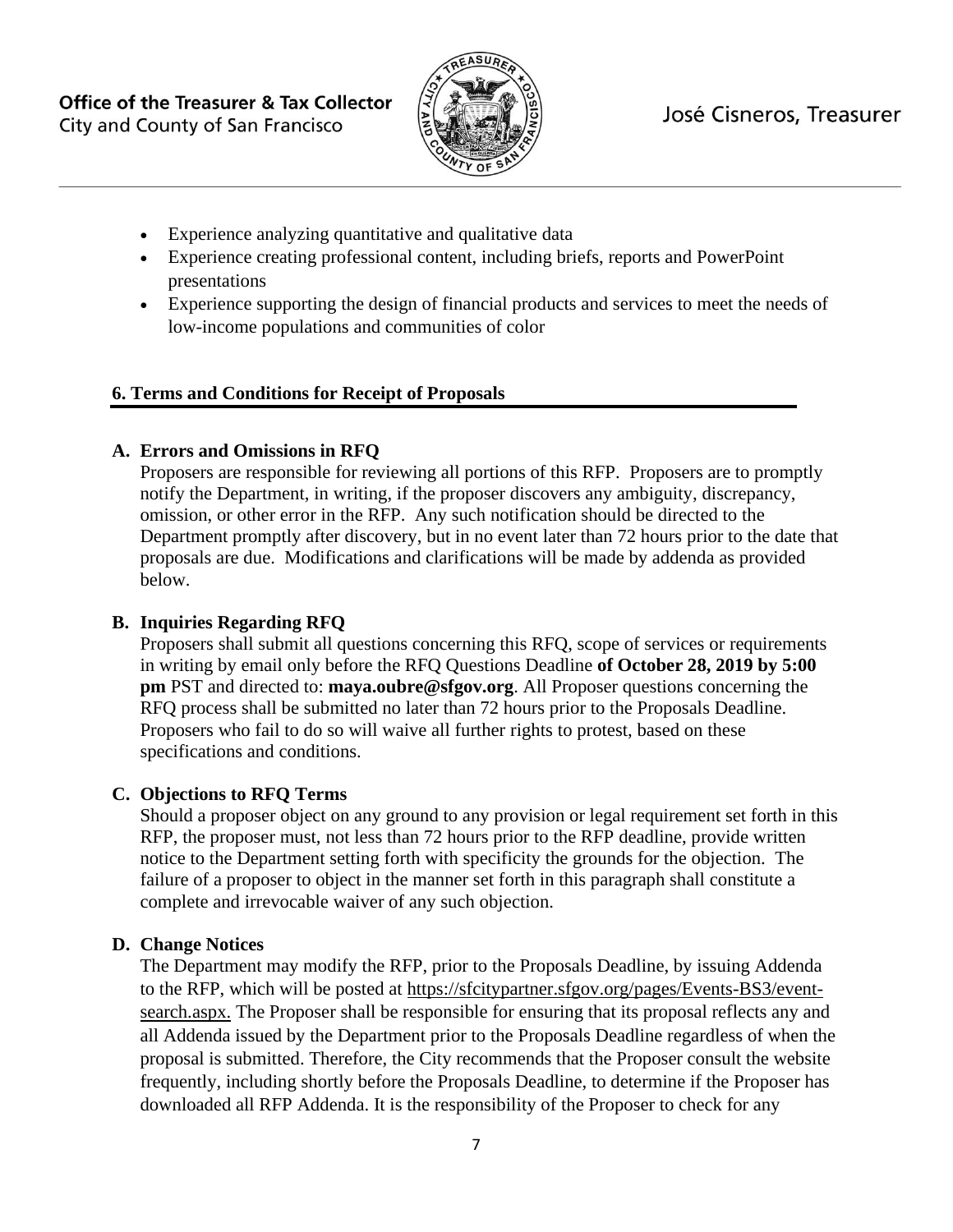

Addenda, Questions and Answers, and updates, which will be posted on the San Francisco City Partners website: https://sfcitypartner.sfgov.org/pages/Events-BS3/event-search.aspx.

### **E. Term of Proposal**

Submission of a proposal signifies that the proposed services and prices are valid for 180 calendar days from the proposal due date and that the quoted prices are genuine and not the result of collusion or any other anti-competitive activity. At Proposer's election, the proposal may remain valid beyond the 180-day period in the circumstance of extended negotiations.

### **F. Revision of Proposal**

A proposer may revise a proposal on the proposer's own initiative at any time before the deadline for submission of proposals. The proposer must submit the revised proposal in the same manner as the original. A revised proposal must be received on or before, but no later than the proposal due date and time.

In no case will a statement of intent to submit a revised proposal, or commencement of a revision process, extend the proposal due date for any proposer. At any time during the proposal evaluation process, the Department may require a proposer to provide oral or written clarification of its proposal. The Department reserves the right to make an award without further clarifications of proposals received.

# **G. Errors and Omissions in Proposal**

Failure by the Department to object to an error, omission, or deviation in the proposal will in no way modify the RFP or excuse the vendor from full compliance with the specifications of the RFP or any contract awarded pursuant to the RFP.

# **H. Financial Responsibility**

The City accepts no financial responsibility for any costs incurred by a firm in responding to this RFP. Submissions of the RFP will become the property of the City and may be used by the City in any way deemed appropriate.

# **I. Proposer's Obligations under the Campaign Reform Ordinance**

Proposers must comply with Section 1.126 of the S.F. Campaign and Governmental Conduct Code, which states:

No person who contracts with the City and County of San Francisco for the rendition of personal services, for the furnishing of any material, supplies or equipment to the City, or for selling any land or building to the City, whenever such transaction would require approval by a City elective officer, or the board on which that City elective officer serves, shall make any contribution to such an officer, or candidates for such an office, or committee controlled by such officer or candidate at any time between commencement of negotiations and the later of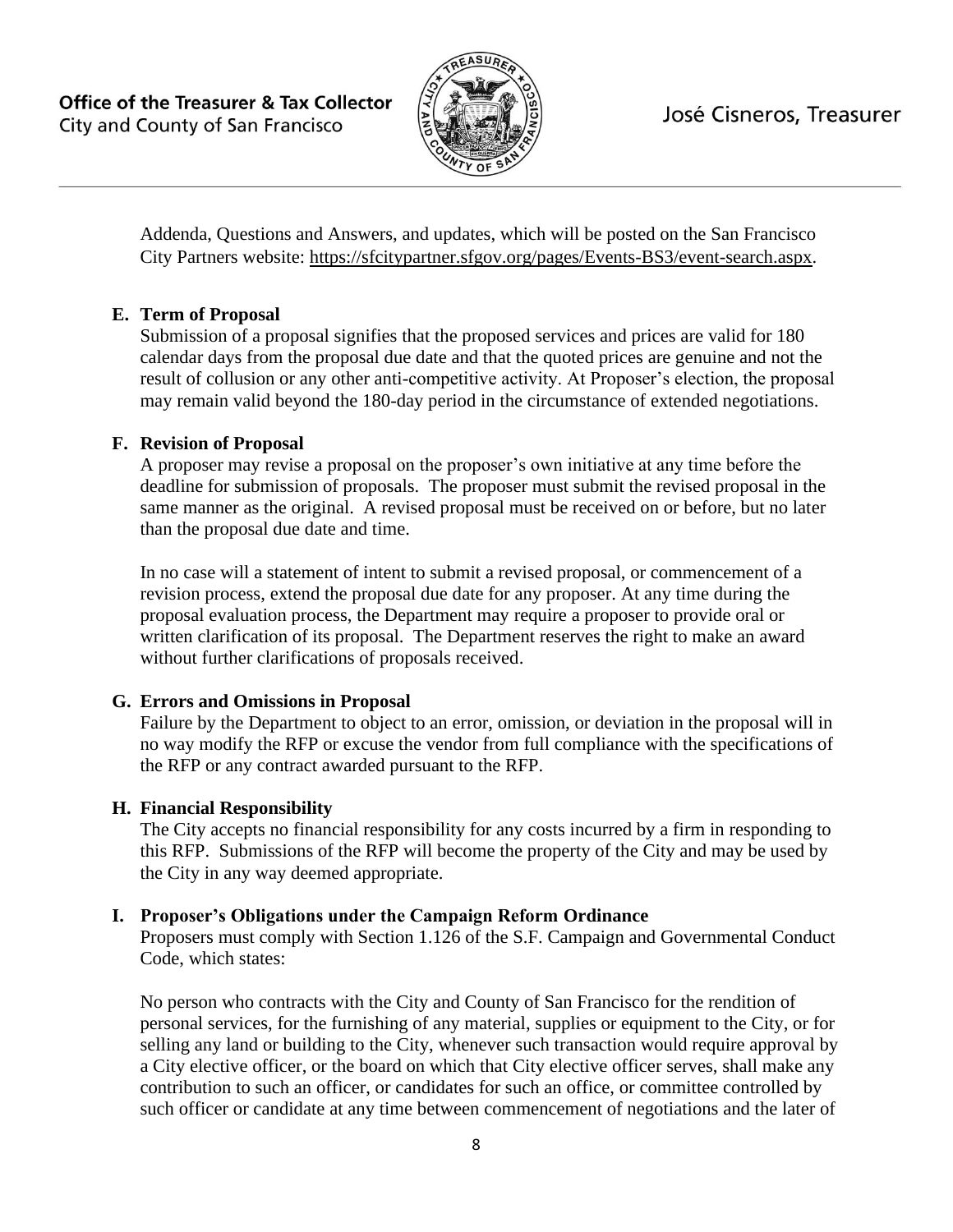

either (1) the termination of negotiations for such contract, or (2) three months have elapsed from the date the contract is approved by the City elective officer or the board on which that City elective officer serves.

If a Proposer is negotiating for a contract that must be approved by an elected local officer or the board on which that officer serves, during the negotiation period the Proposer is prohibited from making contributions to:

- The officer's re-election campaign;
- A candidate for that officer's office; and
- A committee controlled by the officer or candidate.

The negotiation period begins with the first point of contact, either by telephone, in person, or in writing, when a Proposer approaches any city officer or employee about a particular contract or grant, or a city officer or employee initiates communication with a potential contractor or Service provider about a contract or grant. The negotiation period ends when a contract or grant is awarded or not awarded to the Proposer. Examples of initial contacts include: (1) a Proposer contacts a city officer or employee to promote himself or herself as a candidate for a contract or grant; and (2) a city officer or employee contacts a provider to propose that the contractor apply for a contract or grant. Inquiries for information about a particular contract or grant, requests for documents relating to a Request for Proposal, and requests to be placed on a mailing list do not constitute negotiations.

Violation of Section 1.126 may result in the following criminal, civil, or administrative penalties:

- Criminal. Any person who knowingly or willfully violates section 1.126 is subject to a fine of up to \$5,000 and a jail term of not more than six months, or both.
- Civil. Any person who intentionally or negligently violates section 1.126 may be held liable in a civil action brought by the civil prosecutor for an amount up to \$5,000.
- Administrative. Any person who intentionally or negligently violates section 1.126 may be held liable in an administrative proceeding before the Ethics Commission held pursuant to the Charter for an amount up to \$5,000 for each violation.

For further information, Proposers should contact the San Francisco Ethics Commission at (415) 581-2300.

#### **J. Sunshine Ordinance**

In accordance with S.F. Administrative Code Section 67.24(e), Proposers' bids, responses to RFQs and all other records of communications between the City and persons or firms seeking contracts or grants shall be open to inspection immediately after a contract or grant has been awarded. Nothing in this provision requires the disclosure of a private person's or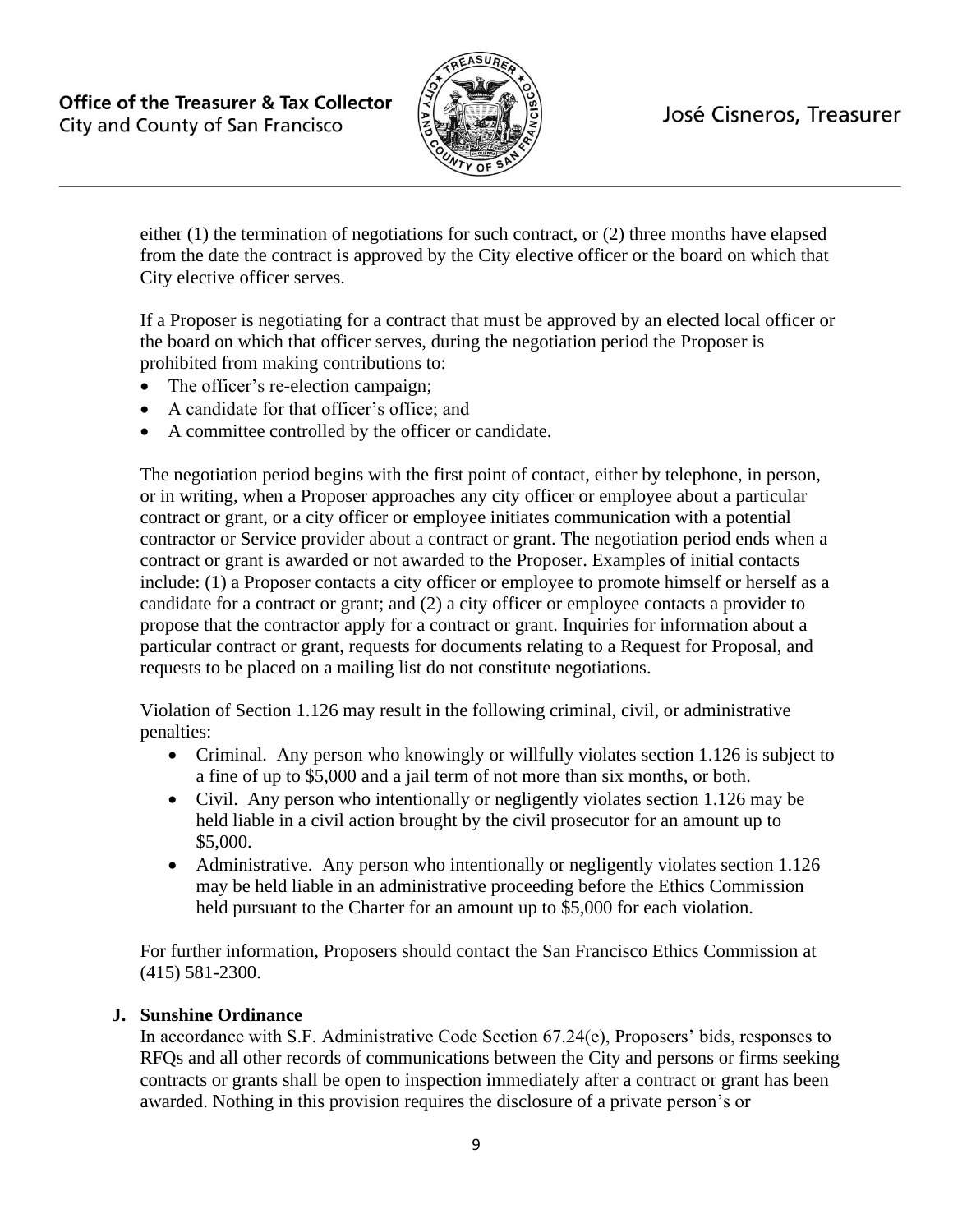

organization's net worth or other proprietary financial data submitted for qualification for a contract or other benefits until and unless that person or organization is awarded the contract or benefit. Information provided which is covered by this paragraph will be made available to the public upon request.

### **K. Public Access to Meetings and Records**

If a Proposer is a non-profit entity that receives a cumulative total per year of at least \$250,000 in City funds or City-administered funds and is a non-profit organization as defined in Chapter 12L of the S.F. Administrative Code, the Proposer must comply with Chapter 12L. The Proposer must include in its proposal (1) a statement describing its efforts to comply with the Chapter 12L provisions regarding public access to Proposer's meetings and records, and (2) a summary of all complaints concerning the Proposer's compliance with Chapter 12L that were filed with the City in the last two years and deemed by the City to be substantiated. The summary shall also describe the disposition of each complaint. If no such complaints were filed, the Proposer shall include a statement to that effect. Failure to comply with the reporting requirements of Chapter 12L or material misrepresentation in Proposer's Chapter 12L submissions shall be grounds for rejection of the proposal and/or termination of any subsequent Agreement reached based on the proposal.

#### **L. Reservations of Rights by the City**

The issuance of this RFQ does not constitute an agreement by the City that any contract or grant will be entered by the City. The City expressly reserves the right at any time to:

- 1. Waive or correct any defect or informality in any response, proposal, or proposal procedure;
- 2. Reject any or all proposals;
- 3. Reissue a Request for Proposals;
- 4. Prior to submission deadline for proposals, modify all or any portion of the selection procedures, including deadlines for accepting responses, the specifications or requirements for any materials, equipment or services to be provided under this RFQ, or the requirements for contents or format of the proposals;
- 5. Procure any materials, equipment or services specified in this RFQ by any other means; or
- 6. Determine that no project will be pursued.

# **M. No Waiver**

No waiver by the City of any provision of this RFQ shall be implied from any failure by the City to recognize or take action on account of any failure by a Proposer to observe any provision of this RFQ.

# **N. Local Business Enterprise Goals and Outreach**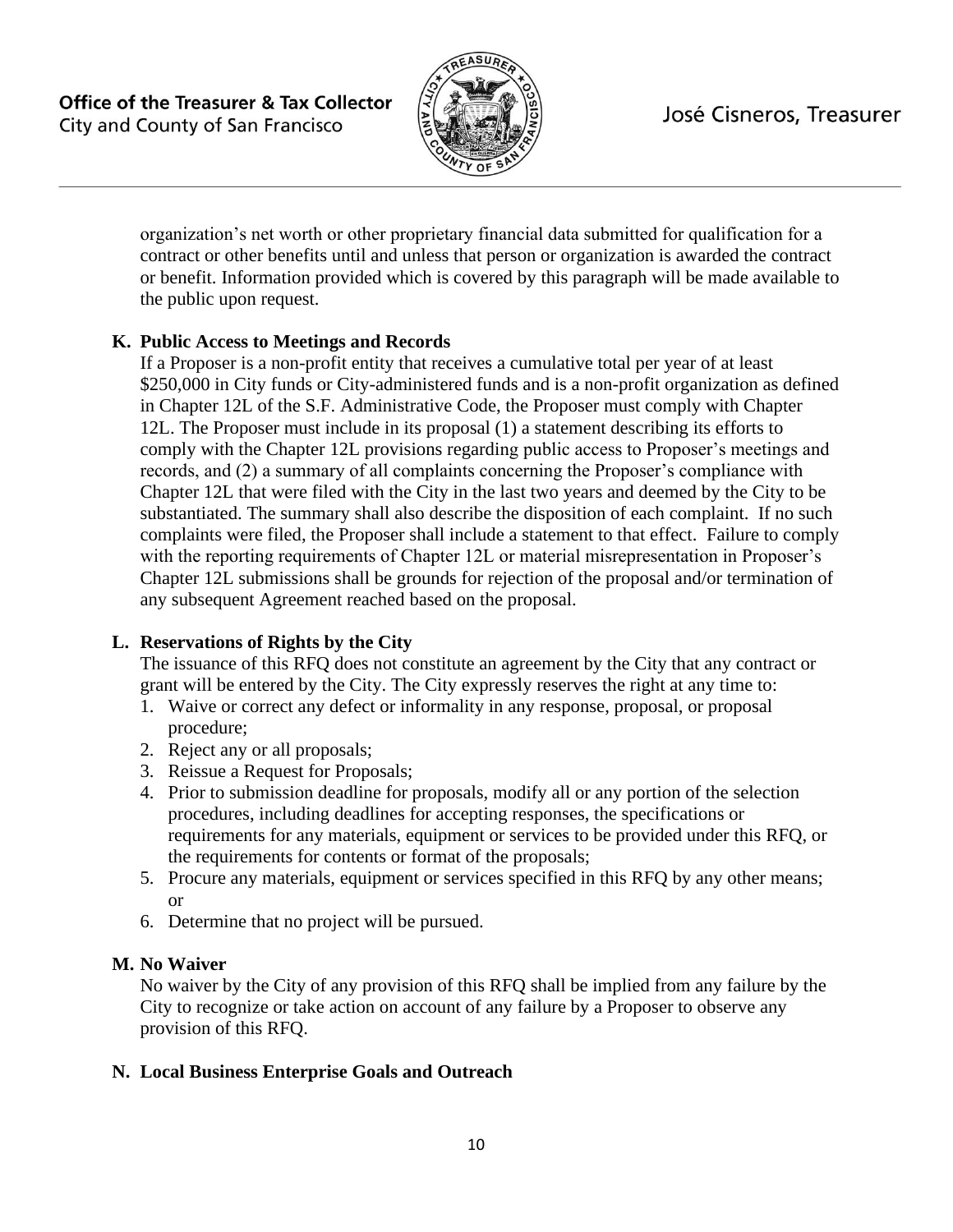

Due to county, federal, state and private funding for these services, Local Business Enterprise bid discounts will not be used in this RFQ.

### **O. Compliance with Previous Grant and Contract Requirements**

Agencies submitting proposals that have previously been granted by the City and County of San Francisco and/or Federal agencies to provide goods and/or services must successfully demonstrate compliance with performance/monitoring requirements specified in previous contracts or grants (corrective actions) in order to be considered responsive to this RFQ. Documented failure to correct performance/monitoring deficiencies identified in past City and County contracts or grant may result in agency disqualification to participate in this RFQ.

### **P. Other Terms and Conditions**

The selection of any Proposer for contract or grant agreement negotiations shall not imply acceptance by the City of all terms of any proposal or response to this RFQ, which may be subject to further negotiation and approvals by the City.

If a satisfactory contract or grant agreement cannot be negotiated in a reasonable time with the selected Proposer, then the City, in its sole discretion, may terminate negotiations and begin contract or grant agreement negotiations with the next highest scoring Proposer or may continue competition among remaining Proposers without reinitiating the RFQ process.

The City reserves the right at any time to approve, disapprove, or modify proposed staffing, plans, timelines and deliverables, provided that all modifications are within the scope of services sought by this RFQ.

This RFQ does not in any way limit the City's right to solicit contracts or grant agreements for similar or identical services if, in the City's sole and absolute discretion, it determines the proposals submitted in response to this RFQ are inadequate to satisfy its needs.

# **7. City Agreement Requirements**

#### **A. Compliance with Laws and Regulations**

Proposers must comply with all applicable State, Federal, and local laws. In the event any governmental restrictions may be imposed which would necessitate alteration of the material, quality, workmanship or performance of the items offered on this Proposal prior to their delivery, it shall be the responsibility of the successful Proposer to notify the City at once, indicating in their letter the specific regulation which required such alterations. The City reserves the right to accept any such alterations, including any price adjustments occasioned thereby, or to cancel the contract.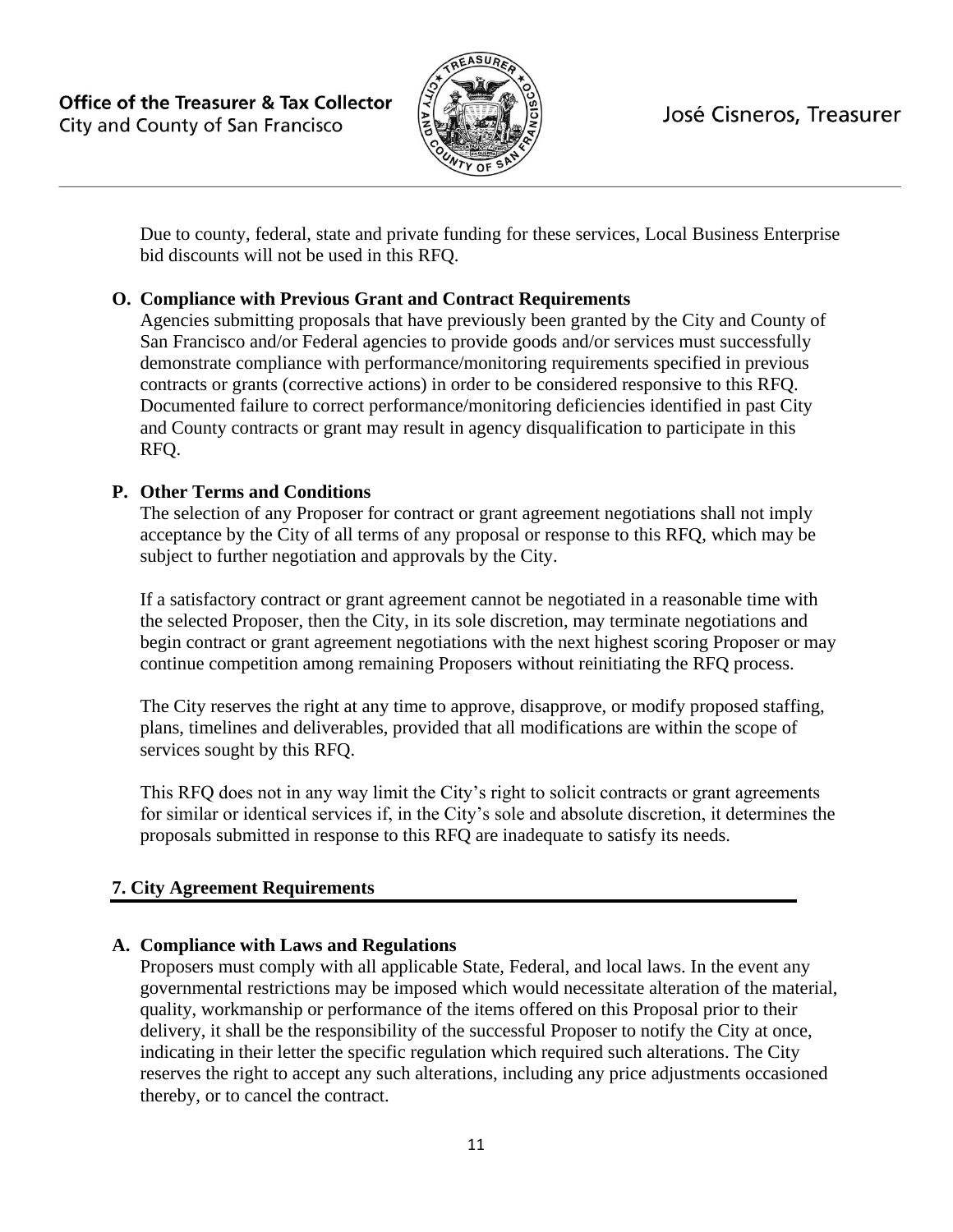

### **B. City's Approval Rights over Subcontractors and Subcontractor Payments**

The City has approval rights over the use of all Subcontractors. Proposers must identify all current Subcontractors in their Proposal. All current and future Subcontractors must conform to all City policies regarding Subcontractors. Furthermore, each Proposer understands, acknowledges, and agrees that if it subcontracts with a third party for services, the Proposer accepts responsibility for full and prompt payment to the third party. Any dispute between the Proposer and the third party, including any payment dispute, will be promptly remedied by the Proposer. Failure to promptly remedy or to make prompt payment to a third party (Subcontractor) may result in the City's withholding of payment to the Proposer.

#### **C. Release of Liability**

The Proposer hereby releases all individuals, entities and firms from all claims and losses that may arise from said individuals, entities or firms providing information, comments, or conclusions to inquiries that the City and County of San Francisco may make regarding the qualifications of any individual or firm seeking to be selected as a contractor or Subcontractor in connection with this RFQ. This release is freely given and will be applicable whether or not the proposals by said individuals, entities or firms are accurate or not, or made willfully or negligently.

# **D. Term of Cost and Work Effort Estimate**

Submission of a Proposal signifies that the proposed services and prices are valid for the full term of the contract awarded under this RFQ, including all options to extend, and that the quoted prices are genuine and not the result of collusion or any other anti-competitive activity.

The City may award contract(s) or grant(s), based on Proposals received without discussion. A Proposer's initial cost and work effort estimate should, therefore, be based on the most favorable terms available. The City reserves the right to accept other than the lowest price offer and reject all Proposals that are not responsive to this RFQ.

#### **E. Standard Agreement Provisions**

The successful Proposer will be required to enter into a contract or grant agreement. Failure to timely execute the agreement, or to furnish any and all insurance certificates and policy endorsement, surety bonds or other materials required in the agreement, shall be deemed an abandonment of a contract or grant offer. The City, in its sole discretion, may select another Proposer.

#### **F. Nondiscrimination in Contracts and Benefits**

The successful Proposer will be required to agree to comply fully with and be bound by the provisions of Chapters 12B and 12C of the San Francisco Administrative Code. Generally,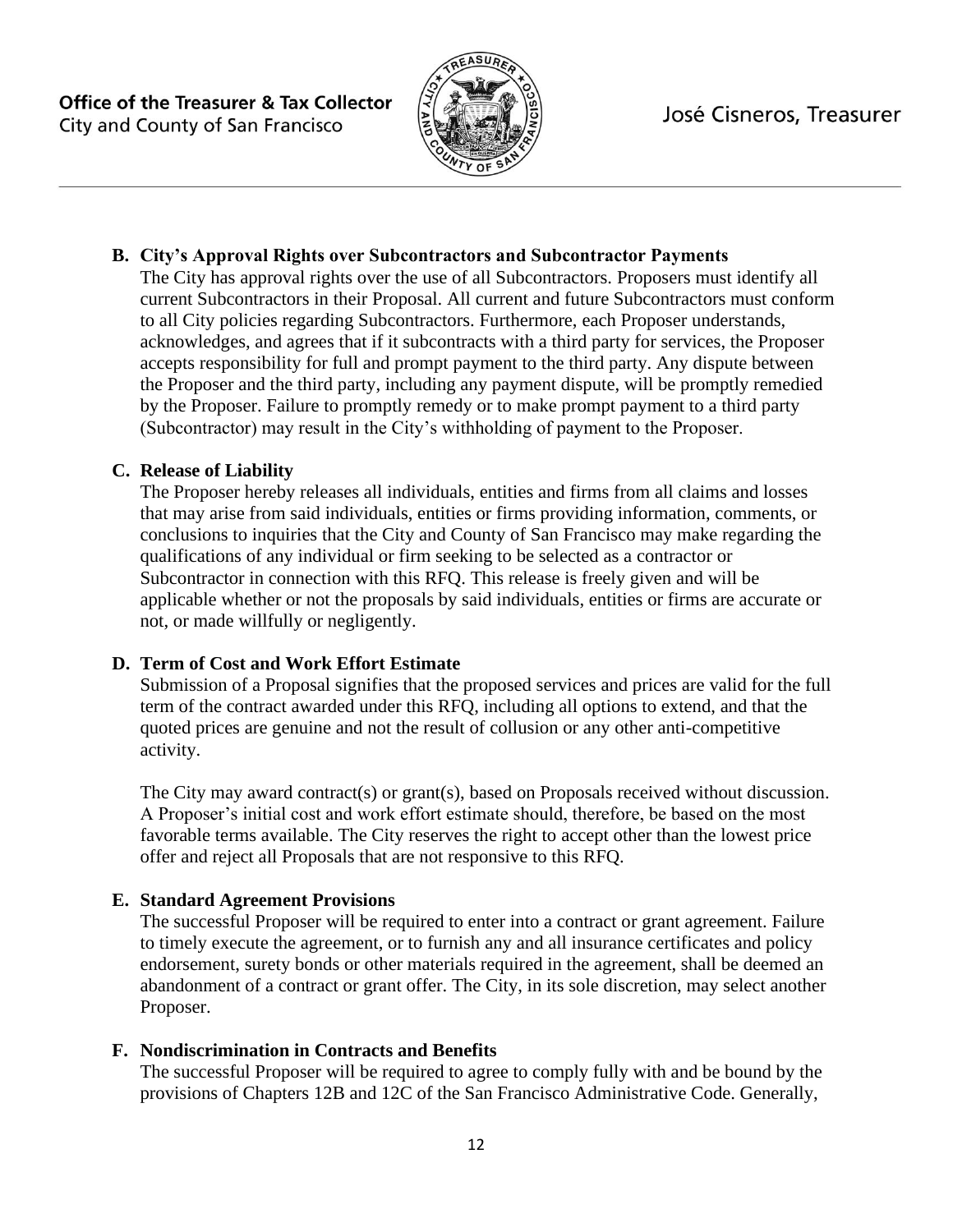

Chapter 12B prohibits the City and County of San Francisco from entering into contracts or leases with any entity that discriminates in the provision of benefits between employees with domestic partners and employees with spouses, and/or between the domestic partners and spouses of employees. The Chapter 12C requires nondiscrimination in contracts in public accommodation. Additional information on Chapters 12B and 12C is available on the CMD's website at http://sfgov.org/cmd/.

### **G. Minimum Compensation Ordinance (MCO)**

The successful Proposer will be required to agree to comply fully with and be bound by the provisions of the Minimum Compensation Ordinance (MCO), as set forth in S.F. Administrative Code Chapter 12P. Generally, this Ordinance requires contractors to provide employees covered by the Ordinance who do work funded under the contract with hourly gross compensation and paid and unpaid time off that meet certain minimum requirements. For the amount of hourly gross compensation currently required under the MCO, see www.sfgov.org/olse/mco. Note that this hourly rate may increase on January 1 of each year and that contractors will be required to pay any such increases to covered employees during the term of the contract. Additional information regarding the MCO is available on the web at www.sfgov.org/olse/mco.

#### **H. Health Care Accountability Ordinance (HCAO)**

The successful Proposer will be required to agree to comply fully with and be bound by the provisions of the Health Care Accountability Ordinance (HCAO), as set forth in S.F. Administrative Code Chapter 12Q. Contractors should consult the San Francisco Administrative Code to determine their compliance obligations under this chapter. Additional information regarding the HCAO is available on the web at www.sfgov.org/olse/hcao.

#### **I. First Source Hiring Program (FSHP)**

If the contract is for more than \$50,000, then the First Source Hiring Program (Admin. Code Chapter 83) may apply. Generally, this ordinance requires contractors to notify the First Source Hiring Program of available entry-level jobs and provide the Workforce Development System with the first opportunity to refer qualified individuals for employment.

Contractors should consult the San Francisco Administrative Code to determine their compliance obligations under this chapter. Additional information regarding the FSHP is available on the web at http://oewd.org/first-sourceand from the First Source Hiring Administrator, (415) 701-4848.

#### **J. Conflicts of Interest**

The successful Proposer will be required to agree to comply fully with and be bound by the applicable provisions of state and local laws related to conflicts of interest, including Section 15.103 of the City's Charter, Article III, Chapter 2 of City's Campaign and Governmental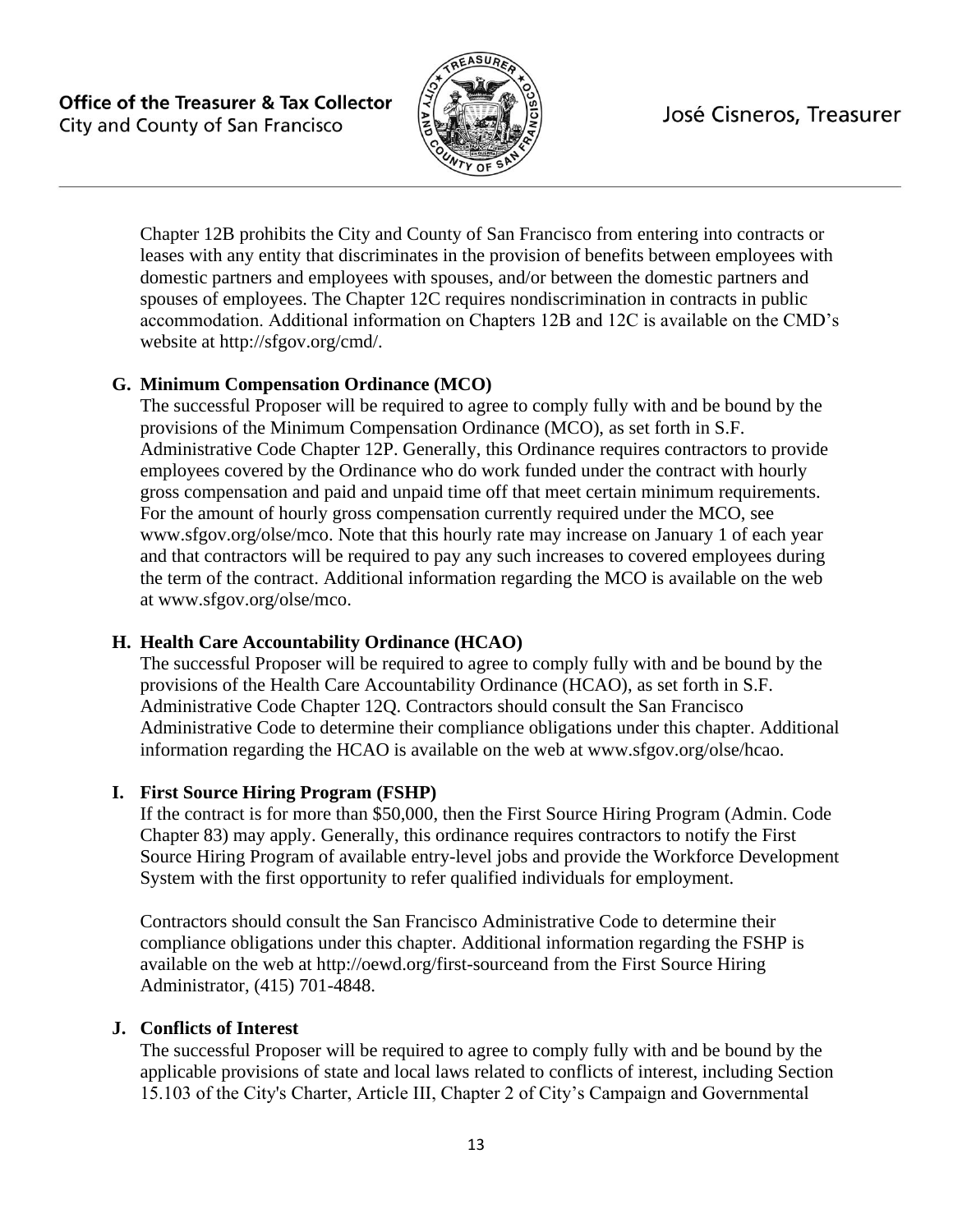

Conduct Code, and Section 87100 et seq. and Section 1090 et seq. of the Government Code of the State of California. The successful Proposer will be required to acknowledge that it is familiar with these laws; certify that it does not know of any facts that constitute a violation of said provisions; and agree to immediately notify the City if it becomes aware of any such fact during the term of the Agreement.

Individuals who will perform work for the City on behalf of the successful Proposer might be deemed consultants under state and local conflict of interest laws. If so, such individuals will be required to submit a Statement of Economic Interests, California Fair Political Practices Commission Form 700, to the City within ten calendar days of the City notifying the successful Proposer that the City has selected the Proposer.

#### **K. Insurance Requirements**

Upon award, Awarded Providers shall provide a copy of current insurance certificate naming the City as Additional Insured in a separate endorsement page, or submit evidence that it can obtain the following coverage and name the City as Additional Insured: (1) Workers' Compensation, in statutory amounts, with Employers' Liability Limits not less than \$1,000,000 each accident, injury or illness; (2) Commercial General Liability Insurance with limits not less than \$1,000,000 each occurrence Combined Single Limit for Bodily Injury and Property Damage, including Contractual Liability, Personal Injury, Products and Completed Operations; (3) Commercial Automobile Liability Insurance with limits not less than \$1,000,000 each occurrence Combined Single Limit for Bodily Injury and Property Damage, including Owned, Non-Owned and Hired auto coverage, as applicable; and (4) Professional Liability Insurance for negligent acts, errors or omission with respect to professional or technical services with limits not less than \$1,000,000 for each claim.

#### **L. Compliance with Municipal Codes**

Awarded Providers that do not comply with laws set forth in San Francisco's Municipal Codes may be unable to enter into an agreement with the City. Some of the laws are included in this RFQ.

#### **M. Companies Headquartered in Certain States**

This Agreement is subject to the requirements of Administrative Code Chapter 12X, which prohibits the City from entering into contracts with companies headquartered in states with laws that perpetuate discrimination against LGBT populations or where any or all of the work on the contract will be performed in any of those states. Proposers are hereby advised that Proposers which have their United States headquarters in a state on the Covered State List, as that term is defined in Administrative Code Section 12X.3, or where any or all of the work on the contract will be performed in a state on the Covered State List may not enter into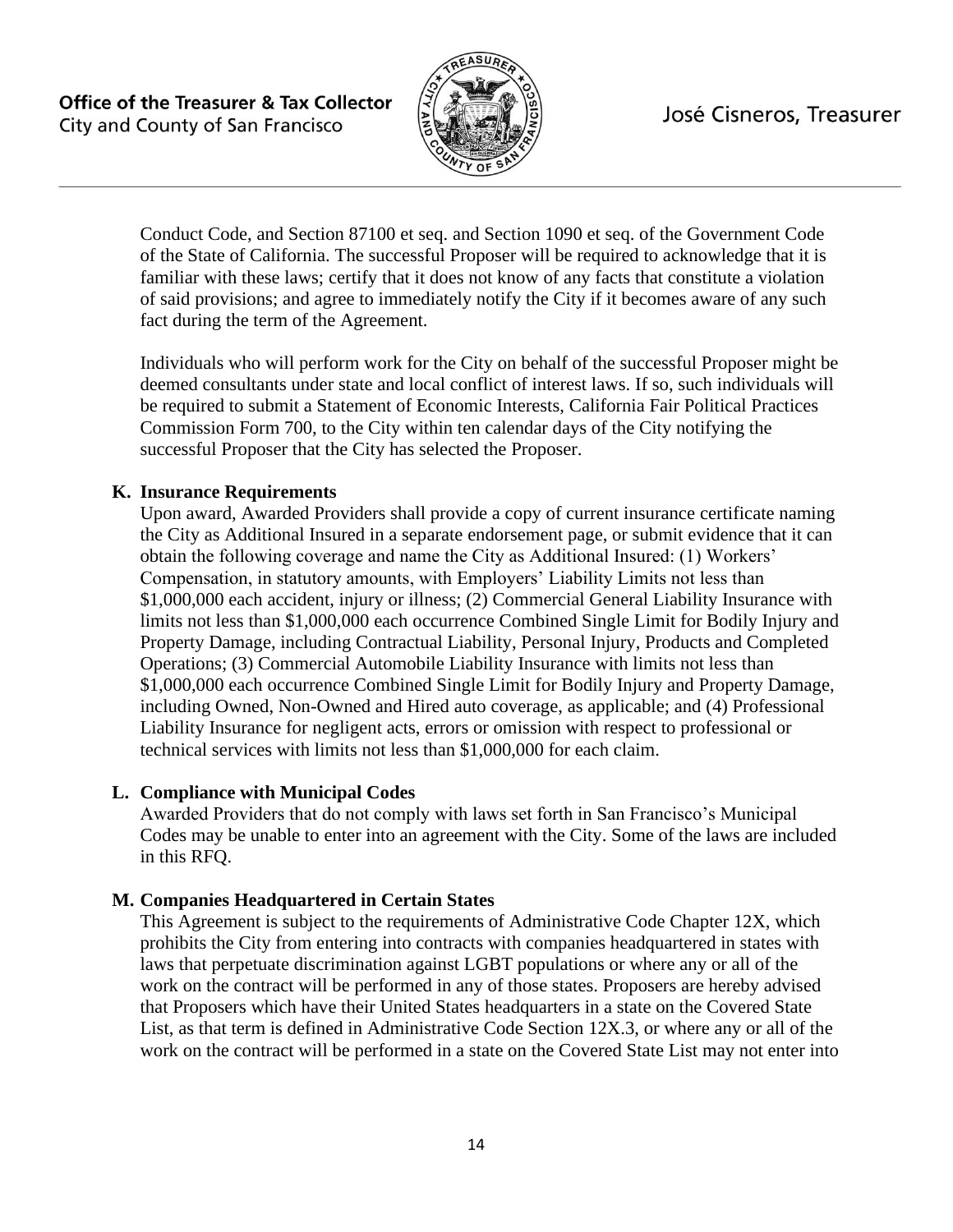

contract with the City. A list of states on the Covered State List is available at the website of the City Administrator.

# **8. Protest Procedures**

The City reserves the right to proceed with its Awarded Provider selection and/or negotiation process during any protest period. The City will cease its Awarded Provider selection process only if and when it receives a notification of decision that is in favor of the protester.

### **A. Protest of Non-Responsiveness Determination**

Within five business days of the City's issuance of a notice of non-responsiveness, any Proposer that has submitted a proposal and believes that the City has incorrectly determined that its proposal is non-responsive may submit a written notice of protest by email (fax is not acceptable). Such notice of protest must be received by the City on or before the fifth business day following the City's issuance of the notice of non-responsiveness. The notice of protest must include a written statement specifying in detail each and every one of the grounds asserted for the protest. The protest must be signed by an individual authorized to represent the Proposer, and must cite the law, rule, local ordinance, procedure or RFQ provision on which the protest is based. In addition, the protestor must specify facts and evidence sufficient for the City to determine the validity of the protest.

# **B. Protest of Contract or Grant Award**

Within five business days of the City's issuance of a notice of intent to award contract(s) or grant(s) under this RFQ, any Proposer that has submitted a responsive proposal, and believes that the City has incorrectly selected another Proposer for award, may submit a written notice of protest by e-mail (fax is not acceptable). Such notice of protest must be received by the City on or before the fifth  $(5<sup>th</sup>)$  business day after the City's issuance of the notice of intent to award a contract(s) or grant(s).

The notice of protest must include a written statement specifying in detail each and every one of the grounds asserted for the protest. The protest must be signed by an individual authorized to represent the Proposer, and must cite the law, rule, local ordinance, procedure or RFQ provision on which the protest is based. In addition, the protestor must specify facts and evidence sufficient for the City to determine the validity of the protest.

All protests must be received by the due date. Protests **must** be submitted by email addressed to Tajel Shah, Chief Assistant Treasurer at tajel.shah@sfgov.org. Protests or notice of protests made by mail, orally (e.g., by telephone) or by FAX will not be considered.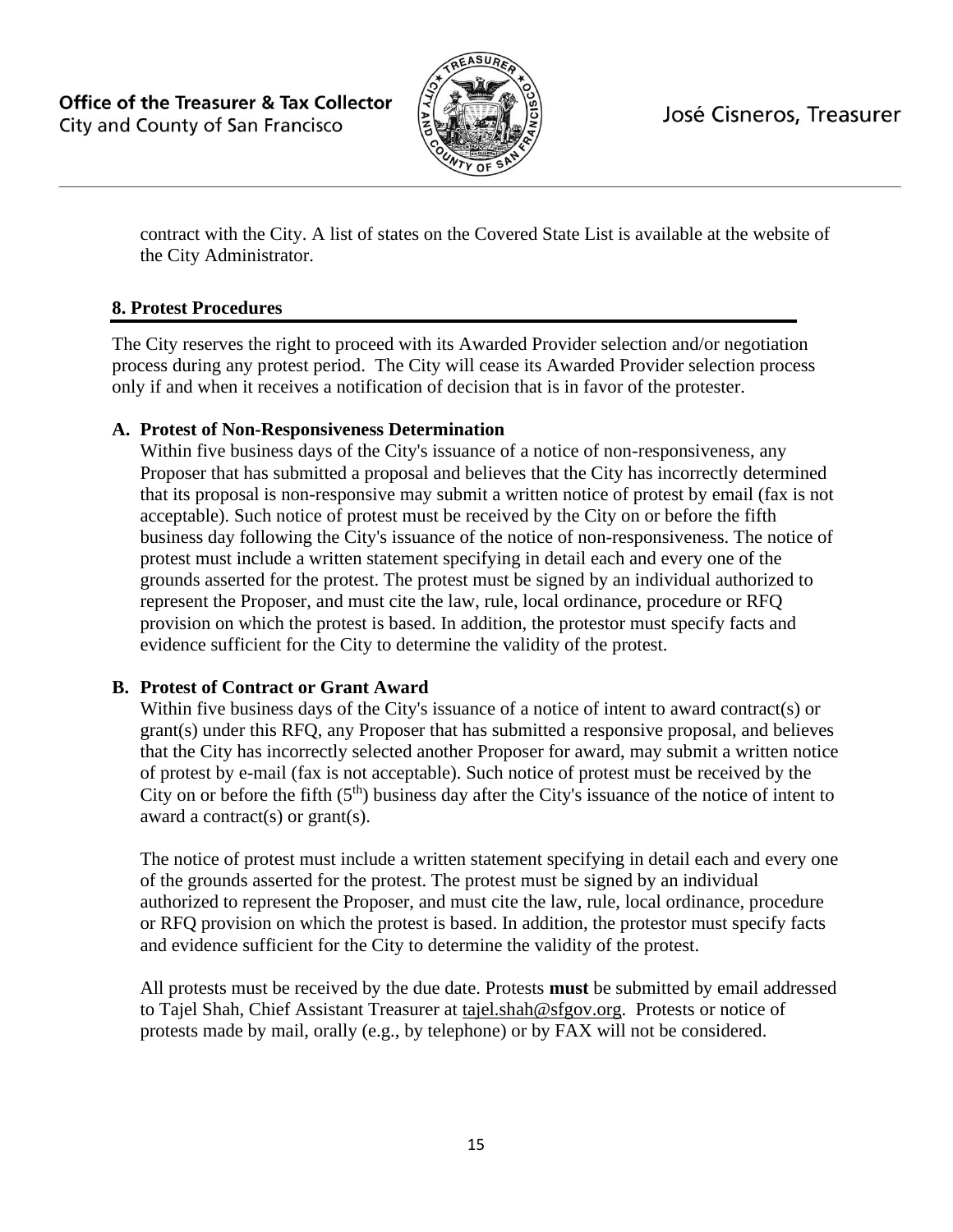

# **9. Standard City Vendor Forms**1

# **A. How to Become Eligible to Do Business with the City**

Before the City can award any award to a provider, all providers must meet the minimum requirements described below. There may be additional requirements placed upon a provider depending on the type of good or service to be purchased.

### **B. Mandatory Forms**

At a minimum, in order to become eligible to do business with the City, a provider must submit the following documents to the Vendor Support Division via the City's supplier portal located at [https://sfcitypartner.sfgov.org/:](https://sfcitypartner.sfgov.org/)

- 1. [Vendor Application Packet](http://sfgov.org/oca/file/167) (includes **New Vendor Number Request Form** and **IRS Form W-9**)
- 2. [CC](http://www.sftreasurer.org/vendor)SF Vendor [Business Registration \(Electronic Submission -](http://www.sftreasurer.org/vendor) you must have a vendor [number to complete\)](http://www.sftreasurer.org/vendor)
- 3. [CMD 12B-101 Declaration](http://sfgov.org/oca/sites/default/files/CMD-12B-101%20Declaration.pdf) of Nondiscrimination in Contracts and Benefits

### **C. Provider Eligibility and Invoice Payment**

Providers must have a City-issued Supplier number, have all compliance paperwork submitted and approved by the City, and have an executed agreement or purchase order before payments can be made. Once a Supplier number has been assigned, an email notification will be provided by the City's Vendor File Support Division. This notification will include instructions on how to sign up to receive payments through the City's supplier portal located at [https://sfcitypartner.sfgov.org/.](https://sfcitypartner.sfgov.org/)

| Form                                                                                                                              | <b>Purpose/Info</b>                                                                                                                           | <b>Routing</b>                                                |
|-----------------------------------------------------------------------------------------------------------------------------------|-----------------------------------------------------------------------------------------------------------------------------------------------|---------------------------------------------------------------|
| <b>CCSF Vendor - Business</b><br><b>Registration</b> (Electronic<br>Submission - you must<br>have a vendor number to<br>complete) | This declaration is required for city<br>vendors to determine if you are<br>required to obtain a Business<br><b>Registration Certificate.</b> | https://sfcitypartner.sfgov.<br>$\frac{\text{org}}{\text{g}}$ |

#### **D. Vendor Eligibility Forms**

 $1$  In this RFQ section, the term "Vendor" is used interchangeably with "Supplier," and describes a provider seeking to enter into contract or grant agreement with the City. Since the City's transition to the PeopleSoft Financial System (F\$P) in 2017, City providers are now assigned Supplier identification numbers (Supplier IDs), which replace previously-assigned Vendor numbers. Any references on proposal forms to "Vendor Number" shall mean a Supplier ID, assigned by the City. For more information, please visit [https://sfcitypartner.sfgov.org/.](https://sfcitypartner.sfgov.org/)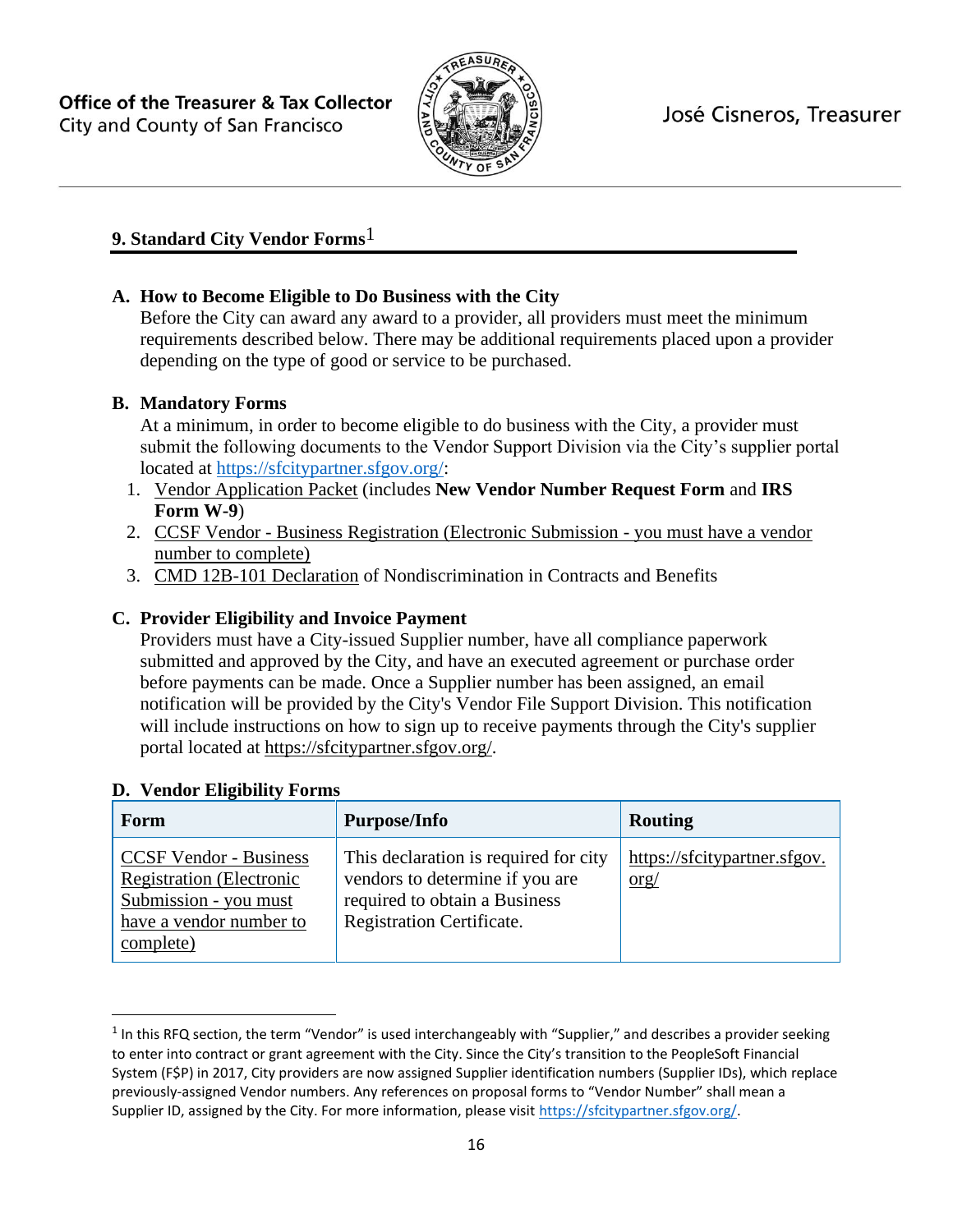

| Form                                                                                                                              | <b>Purpose/Info</b>                                                                                                                                                                                                                                                                                                                                                                                                                                                                                                 | <b>Routing</b>                                                |
|-----------------------------------------------------------------------------------------------------------------------------------|---------------------------------------------------------------------------------------------------------------------------------------------------------------------------------------------------------------------------------------------------------------------------------------------------------------------------------------------------------------------------------------------------------------------------------------------------------------------------------------------------------------------|---------------------------------------------------------------|
| Declaration of<br>Nondiscrimination in<br>Contracts and<br><b>Benefits with supporting</b><br>documentation<br>(Form CMD-12B-101) | This Declaration is used by the<br>City's Contract Monitoring<br>Division to determine if a vendor<br>offers benefits to employees. When<br>a vendor offers benefits, it must be<br>verified that all benefits, including<br>insurance plans and leaves, are<br>offered equally to employees with<br>spouses and employees with<br>domestic partners. For more<br>information and assistance, please<br>visit the City<br>Administrator's Contract<br><b>Monitoring Division Equal</b><br><b>Benefits</b> web page. | https://sfcitypartner.sfgov.<br>$\frac{\text{org}}{\text{g}}$ |
| <b>Vendor Profile Application</b>                                                                                                 | Includes New Vendor Number<br>Request Form and IRS Form W-9.                                                                                                                                                                                                                                                                                                                                                                                                                                                        | https://sfcitypartner.sfgov.<br>org/                          |

# **E. Supplemental Forms**

| Form:                                                                                                     | <b>Required If:</b>                                                                                                                                                                                                                                                                                         |
|-----------------------------------------------------------------------------------------------------------|-------------------------------------------------------------------------------------------------------------------------------------------------------------------------------------------------------------------------------------------------------------------------------------------------------------|
| Minimum Compensation                                                                                      | You have at least \$25,000 (\$50,000 for non-profit organizations)                                                                                                                                                                                                                                          |
| Ordinance (MCO)                                                                                           | in cumulative annual business with a City department or                                                                                                                                                                                                                                                     |
| Declaration                                                                                               | departments and have more than 5 employees, including                                                                                                                                                                                                                                                       |
| $\left(\sqrt{\mathbf{d}}\,\mathrm{pdf}\right)$                                                            | employees of any parent, subsidiaries and Subcontractors.                                                                                                                                                                                                                                                   |
| <b>Health Care Accountability</b><br>Ordinance (HCAO)<br>Declaration<br>$\left(\sqrt{\frac{1}{2}}\right)$ | You have at least \$25,000 (\$50,000 for non-profit organizations)<br>in cumulative annual business with a City department or<br>departments and have more than 20 employees (more than 50<br>employees for nonprofit organizations), including employees of<br>any parent, subsidiaries or Subcontractors. |
| <b>Insurance Requirements</b>                                                                             | The solicitation requires the successful Proposer to demonstrate                                                                                                                                                                                                                                            |
| (pdf)                                                                                                     | proof of insurance.                                                                                                                                                                                                                                                                                         |
| Payment (Labor and                                                                                        | The solicitation requires the awarded vendor to post a Payment                                                                                                                                                                                                                                              |
| Material) Bond (pdf)                                                                                      | (Labor and Material) bond.                                                                                                                                                                                                                                                                                  |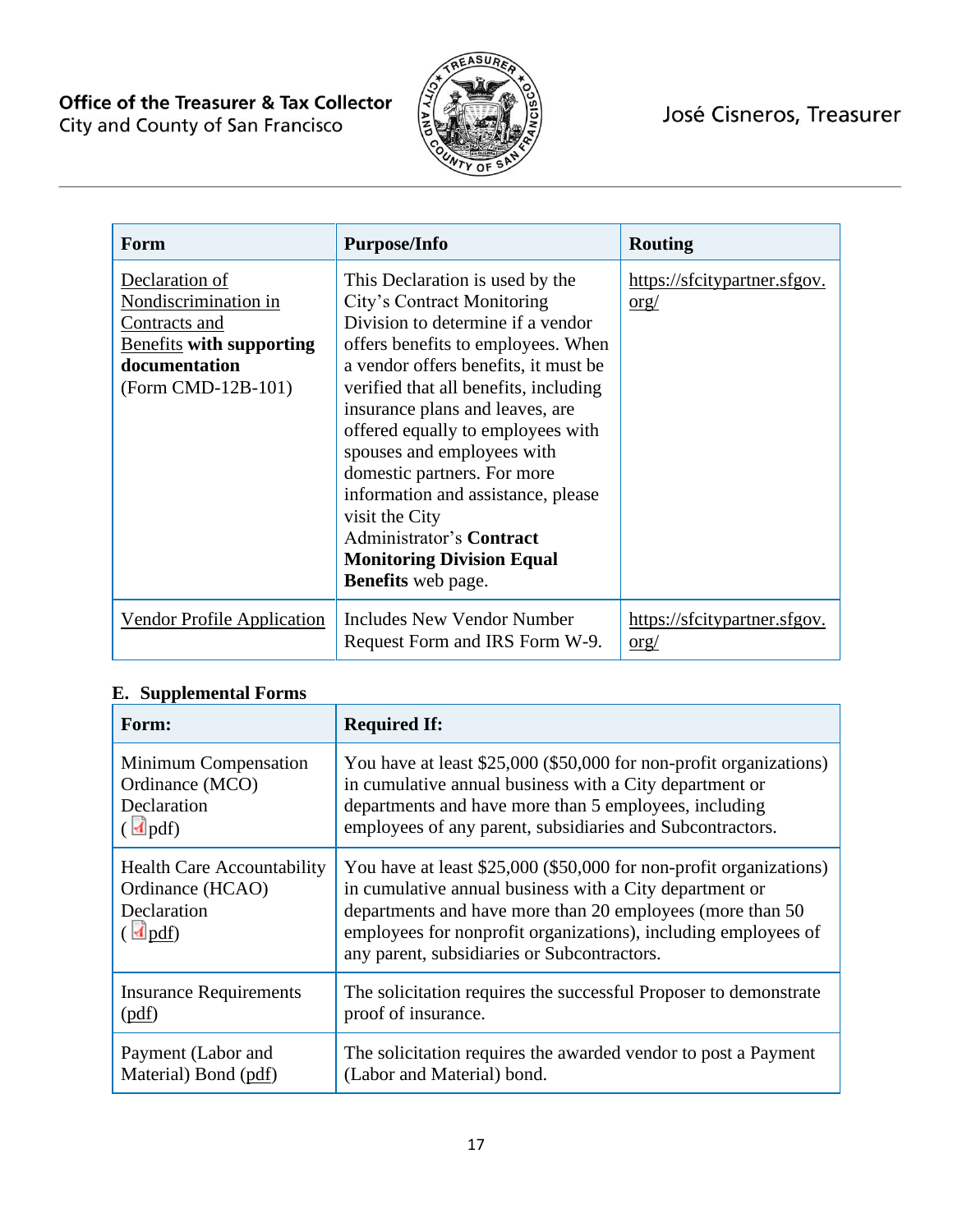

| Performance Bond (pdf)           | The solicitation requires the awarded vendor to post a<br>Performance bond. |
|----------------------------------|-----------------------------------------------------------------------------|
| <b>Local Business Enterprise</b> | You desire to participate in the City's Local Business Enterprise           |
| Program                          | Program which helps certain financially disadvantaged                       |
| <b>Application</b> (Contract     | businesses increase their ability to compete effectively for City           |
| <b>Monitoring Division</b> )     | contracts                                                                   |

For further guidance, refer to the City's supplier training videos that are located online at: <https://sfcitypartner.sfgov.org/>